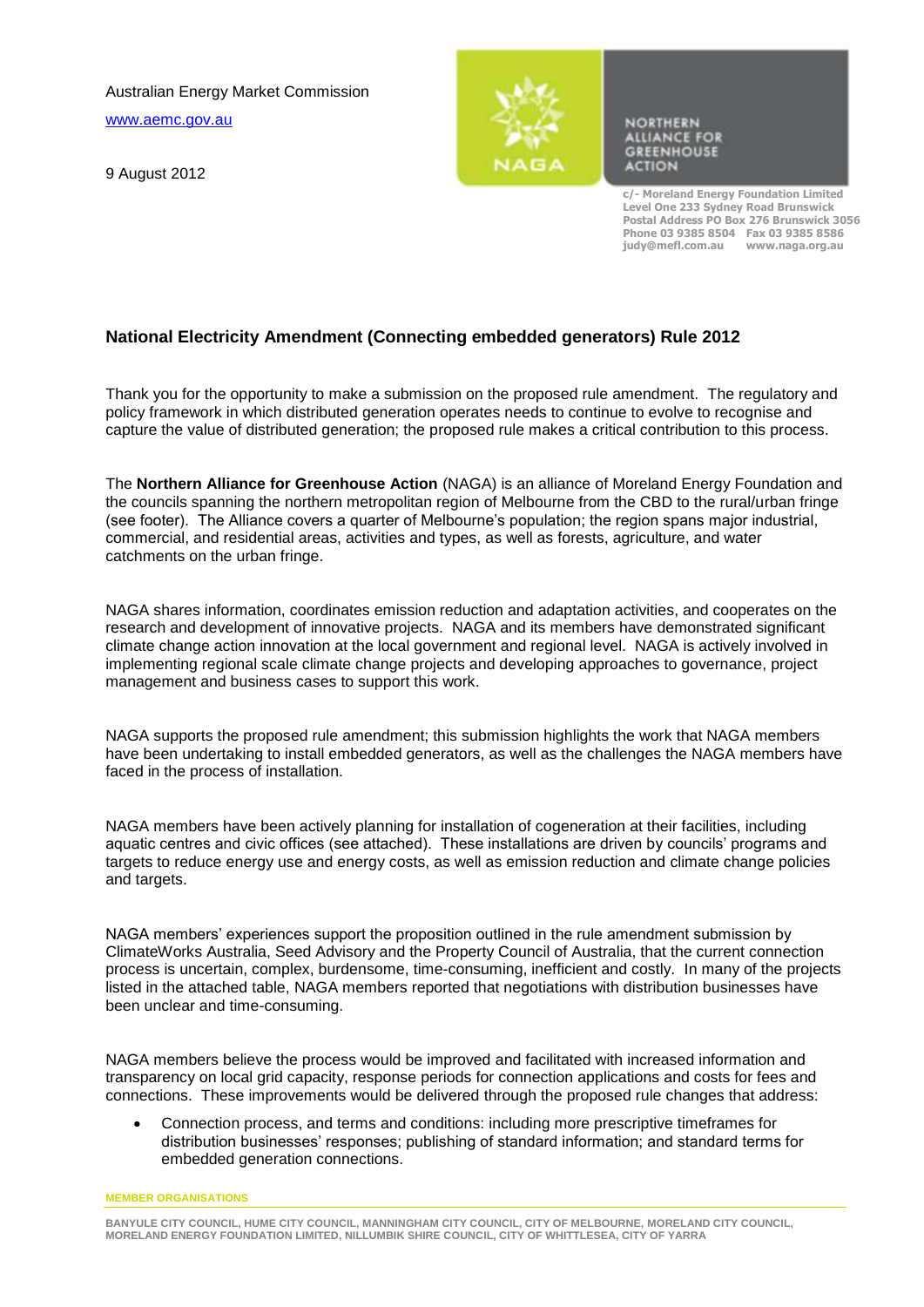- Technical requirements: automatic access standard, and right to export electricity to the grid.
- Connection and augmentation costs
- Other changes: publishing annual network reports, etc.

The proposed rule change will be effective in improving the process for connection of embedded generators to the national electricity grid and will as a result support and promote investment in this area, and the further cost-effective augmentation of the national electricity grid.

Please contact me if you would like to discuss any of these issues in more detail.

Yours sincerely

Judy Bush Executive Officer

*The views represented in this submission do not necessarily represent the views of all NAGA members individually.*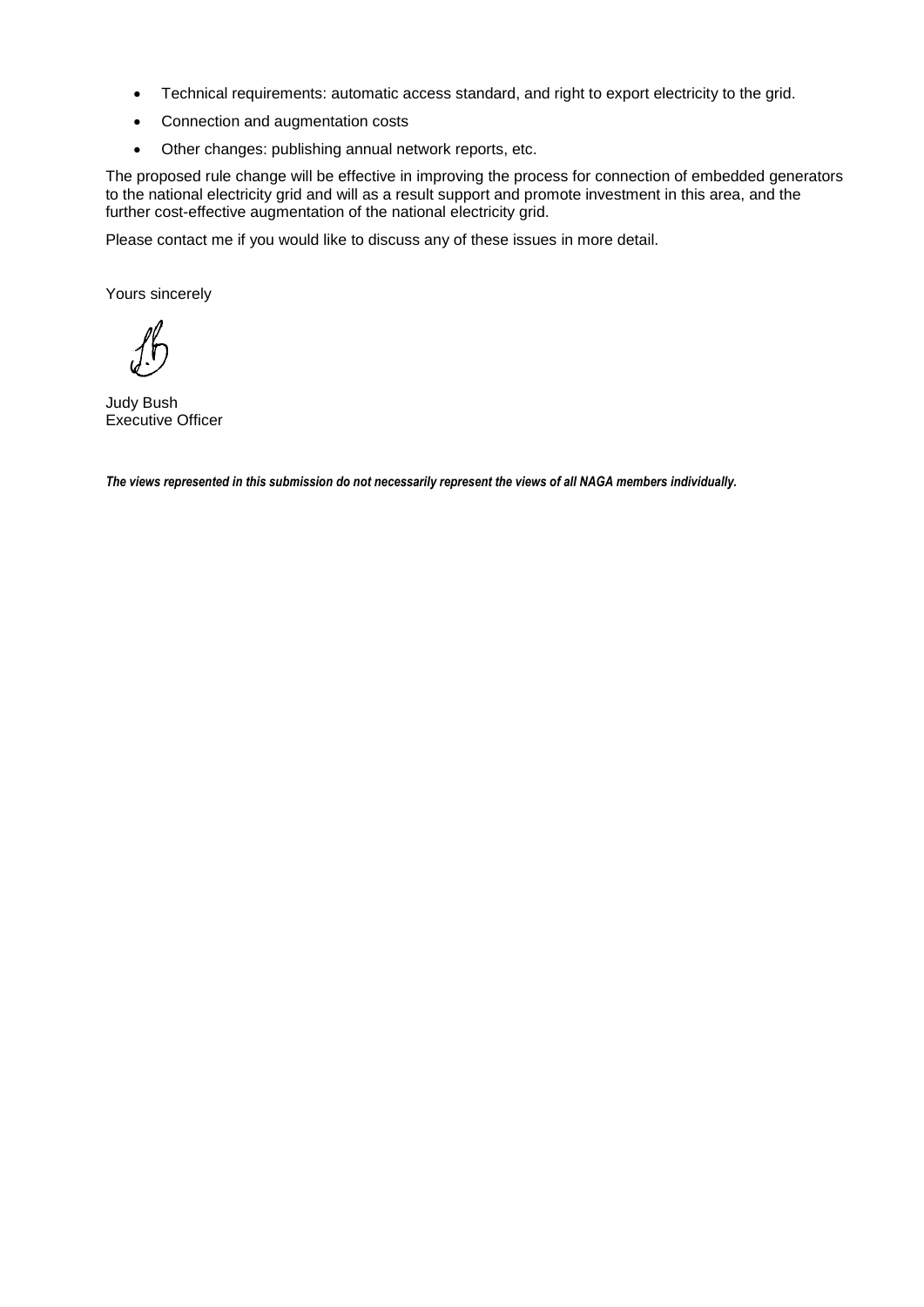## **NAGA members' experiences with planning and constructing cogeneration systems in council-owned facilities**

The following table provides an overview of NAGA members' planning and implementation activity related to installation of cogeneration systems in council-owned facilities. As indicated, many councils are considering, or have already installed systems, particularly in recreation and leisure centres that include aquatic facilities. Most councils report that the discussion and negotiation process with distribution businesses is vague, uncertain, and time-consuming, and fees and connection costs are often not finalised until after the system has been designed and even tendered.

| Council              | <b>Facility type</b>                                                    | <b>Implementation status</b>                                                                                                                                                                            | <b>Connection to grid</b>                                                                                                             |
|----------------------|-------------------------------------------------------------------------|---------------------------------------------------------------------------------------------------------------------------------------------------------------------------------------------------------|---------------------------------------------------------------------------------------------------------------------------------------|
| <b>Banyule</b>       | <b>Aquatic Centre</b>                                                   | Feasibility study complete<br>Tender under consideration                                                                                                                                                | To be operated in 'island<br>mode'                                                                                                    |
| Darebin <sup>1</sup> | Leisure Centre                                                          | Feasibility study complete<br>Tender documents in preparation<br>Discussions with distribution<br>business have been 'vague' and<br>uncertain in terms of fees, and<br>augmentation costs               | Although the system has been<br>designed for island mode, it<br>will probably be operated as<br>grid synchronised, but not<br>export. |
|                      | Aquatic and<br><b>Recreation Centre</b>                                 | Feasibility study complete<br>Tender under evaluation.<br>Discussions with distribution<br>business have been 'vague' and<br>uncertain in terms of connection<br>process and costs                      | Although the system has been<br>designed for island mode, it<br>will probably be operated as<br>grid synchronised, but not<br>export. |
| Hume                 | Leisure Centre<br>(including pool)                                      | Initial feasibility study undertaken                                                                                                                                                                    |                                                                                                                                       |
|                      | Leisure Centre<br>(including pool)                                      | Feasibility study to be scoped                                                                                                                                                                          |                                                                                                                                       |
| Manningham           | <b>District Energy</b><br>Services (x2)                                 | <b>Commercial Feasibility Studies to</b><br>be undertaken                                                                                                                                               |                                                                                                                                       |
|                      | Community<br>Centre, including<br>civic offices and<br>aquatic facility | Feasibility study completed                                                                                                                                                                             | The system was designed for<br>island mode, but will probably<br>be operated as grid<br>synchronised, but not export.                 |
| <b>Melbourne</b>     | Civic offices                                                           | Feasibility study was undertaken                                                                                                                                                                        | Grid connected                                                                                                                        |
|                      | Town Hall and<br>surrounding<br>Council buildings                       | Feasibility study proposed                                                                                                                                                                              |                                                                                                                                       |
| <b>Moreland</b>      | Leisure Centre                                                          | Feasibility study proposed                                                                                                                                                                              |                                                                                                                                       |
|                      | Leisure Centre<br>precinct                                              | Feasibility study completed<br>Under construction<br>Negotiation with distribution<br>business has been time-consuming,<br>and uncertain in terms of<br>connection process, costs and time<br>required. | Grid synchronised (island<br>mode not feasible and too<br>expensive)                                                                  |

<sup>&</sup>lt;sup>1</sup> Darebin City Council has currently suspended its membership until after Council elections in October 2012.

l